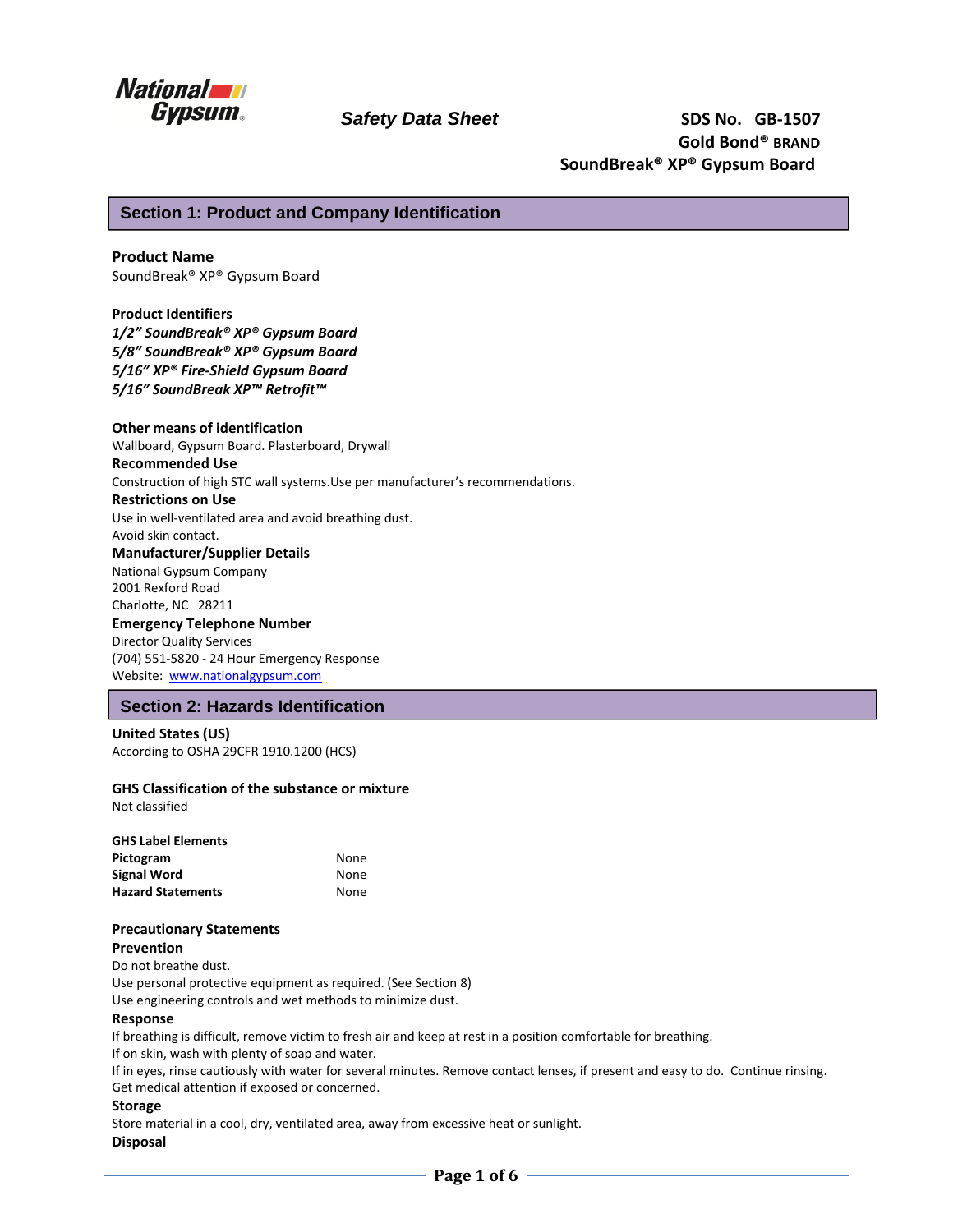Dispose of material in accordance with federal, state, and local regulations

# **Section 3: Composition/Information on Ingredients**

| <b>Chemical Name</b>                                        | Common name/<br>Synonym                        | <b>Identifiers</b><br><b>CAS Number</b> | % (weight) | <b>Impurities</b>                          |
|-------------------------------------------------------------|------------------------------------------------|-----------------------------------------|------------|--------------------------------------------|
| Calcium Sulfate<br>Dihydrate                                | Gypsum                                         | 13397-24-5                              | 85-95      | Crystalline silica<br>$(CAS # 14808-60-7)$ |
| Cellulose                                                   | Paper Fiber                                    | 9004-34-6                               | $5 - 15$   |                                            |
| Mixture-Proprietary<br><b>Polymer Additives</b>             |                                                |                                         | $2 - 3$    |                                            |
| And may contain:                                            |                                                |                                         |            |                                            |
| Mixture-calcium,<br>aluminum silicates,<br>amorphous silica | Fiberglass, synthetic,<br>vitreous, continuous | 65997-17-3                              | $<$ 1      |                                            |

# **Section 4: First-Aid Measures**

| <b>Inhalation</b><br>Eye contact | Remove exposed individual to fresh air immediately. If breathing difficulty persists, seek medical attention.<br>Do not rub or scratch eyes. Immediately flush eyes with water for 15 minutes.                                                                    |
|----------------------------------|-------------------------------------------------------------------------------------------------------------------------------------------------------------------------------------------------------------------------------------------------------------------|
|                                  | Remove contact lenses (if applicable). Seek medical attention if irritation persists.                                                                                                                                                                             |
| <b>Skin contact</b>              | Flush and wash skin with soap and water. Utilize lotions to alleviate dryness if present.<br>Seek medical attention if irritation persists.                                                                                                                       |
| Ingestion                        | This product is not expected to be hazardous and no harmful effects are expected upon ingestion of small<br>amounts. Larger amounts may cause abdominal discomfort or possible obstruction of the digestive tract.<br>Seek medical attention if problems persist. |

#### **Medical Conditions aggravated by exposure**

Pre-existing upper respiratory and lung diseases such as, but not limited to, bronchitis, emphysema and asthma. Pre-existing skin diseases such as, but not limited to, rashes and dermatitis.

# **Section 5: Fire-Fighting Measures**

#### **Extinguishing Media**

Dry chemical, foam, water, or extinguishing media appropriate for surrounding fire.

**Unusual Fire and Explosion Hazards** 

Mixture poses no fire-related hazard.

**Special hazards arising from the mixture** 

None known. Above 1450°C, material can decompose and release sulfur dioxide (SO<sub>2</sub>) and oxides of carbon.

#### **Special Protective Equipment and Precautions for Firefighters**

A SCBA is recommended to limit exposures to combustion products when fighting any fire.

## **Section 6: Accidental Release Measures**

### **Personal precautions, protective equipment and emergency procedures**

No special precautions required.

General recommendations:

Wear appropriate Personal Protective Equipment. (See Section 8)

Maintain proper ventilation.

# **Environmental precautions**

This product does not present an ecological hazard to the environment.

Dispose of in accordance with applicable federal, state, and local regulations.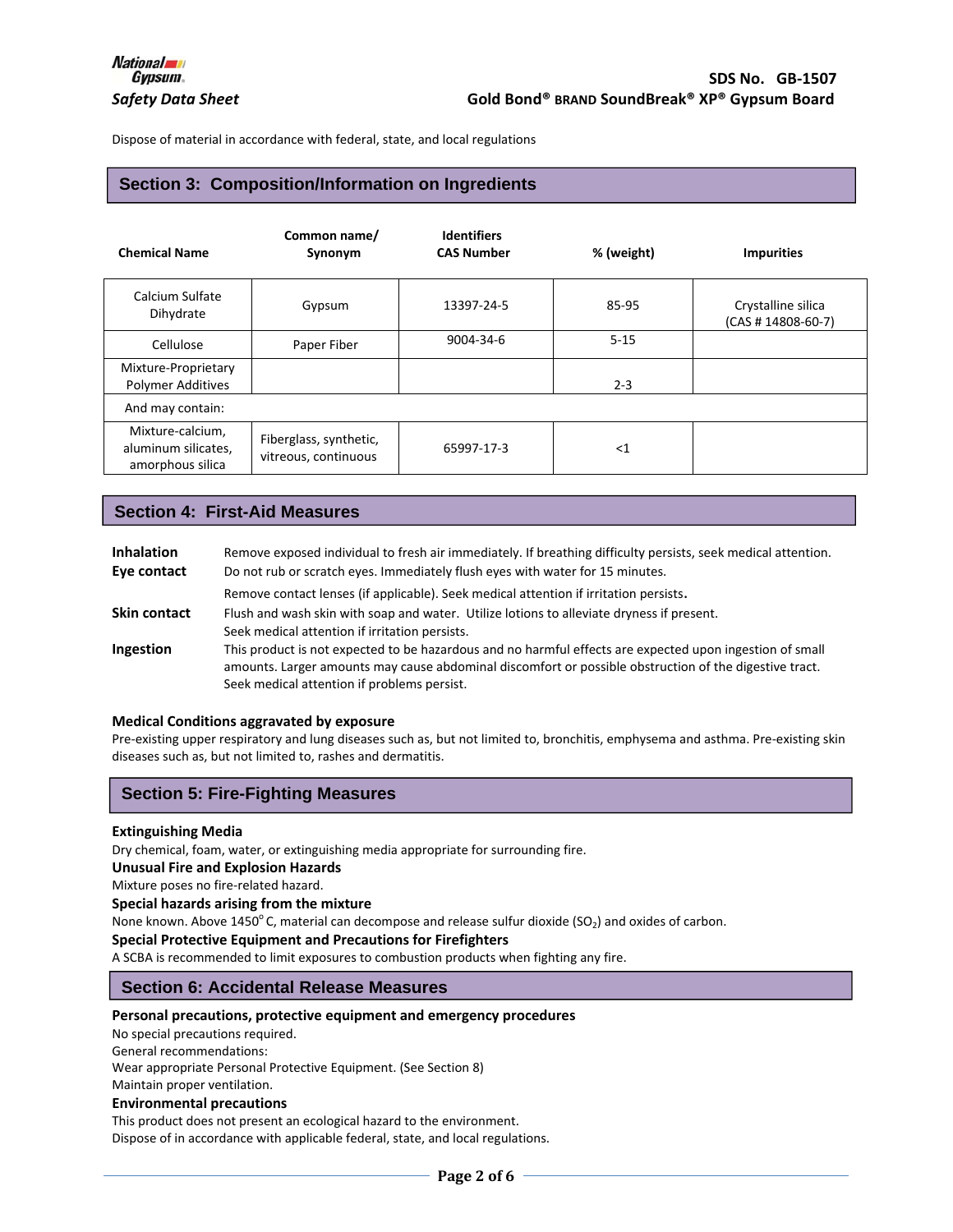#### **Methods and materials for containment and cleaning up**

Pick-up larger pieces to avoid a tripping hazard. Return large pieces of damaged/scraped material for recycling. Sweep or vacuum remaining material into a waste container for disposal. Use a light water spray to minimize dust generation. Maintain proper ventilation to minimize dust.

# **Section 7: Handling and Storage**

#### **Precautions for safe handling**

Avoid breathing dust.

Minimize generation of dust.

Provide appropriate exhaust ventilation at places where dust is formed.

Avoid contact with eyes, skin and clothing.

Wear recommended personal protective equipment when handling. (See Section 8)

#### **Conditions for safe storage, including any incompatibilities**

Store material in a cool, dry, ventilated area, away from excessive heat or sunlight. Store panels flat to minimize damage and warping.

Do not stack panels too high when storing to minimize the risk of falling.

# **Section 8: Exposure Controls/Personal Protection**

#### **Control Parameters**

|                                            | <b>Exposure Limits</b>                                   |                             |
|--------------------------------------------|----------------------------------------------------------|-----------------------------|
| Component                                  | <b>OSHA PEL</b><br>(mg/m3)                               | <b>ACGIH TLV</b><br>(mg/m3) |
| Calcium Sulfate<br>Dihydrate               | $15$ <sup><math>(T)</math></sup><br>$5^{(R)}$            | $10^{(T)}$                  |
| Crystalline Silica <sup>1</sup>            | $[(10) / (%SiO2+2)]^{(R)}$<br>$[(30) / (%SiO2+2)]^{(T)}$ | $0.025^{(R)}$               |
| Cellulose                                  | $15^{(T)}$<br>$5^{(R)}$                                  | $10^{(T)}$                  |
| Fiberglas, synthetic, vitreous, continuous | $15^{(T)}$<br>$5^{(R)}$                                  | 1 $f/cc^{(R)}$              |

T- Total Dust R-Respirable Dust 1-Present as an impurity in raw materials

#### **Exposure Controls**

## **Appropriate Engineering Controls**

Work/Hygiene Practices: Utilize methods to minimize dust production. Utilize wet methods, when appropriate, to reduce generation of dust.

Ventilation: Provide local and general exhaust ventilation sufficient to maintain a dust level below the PEL/TLV.

#### **Personal Protective Equipment**

#### **Respiratory Protection**

A NIOSH approved particulate respirator is recommended in poorly ventilated areas or if the PEL/TLV is exceeded. OSHA's 29 CFR 1910.134 (Respiratory Protection Standard) must be followed whenever work conditions require respirator use.

#### **Eye Protection**

Safety glasses or goggles.

## **Skin**

Gloves, protective clothing and/or barrier creams may be utilized if conditions warrant.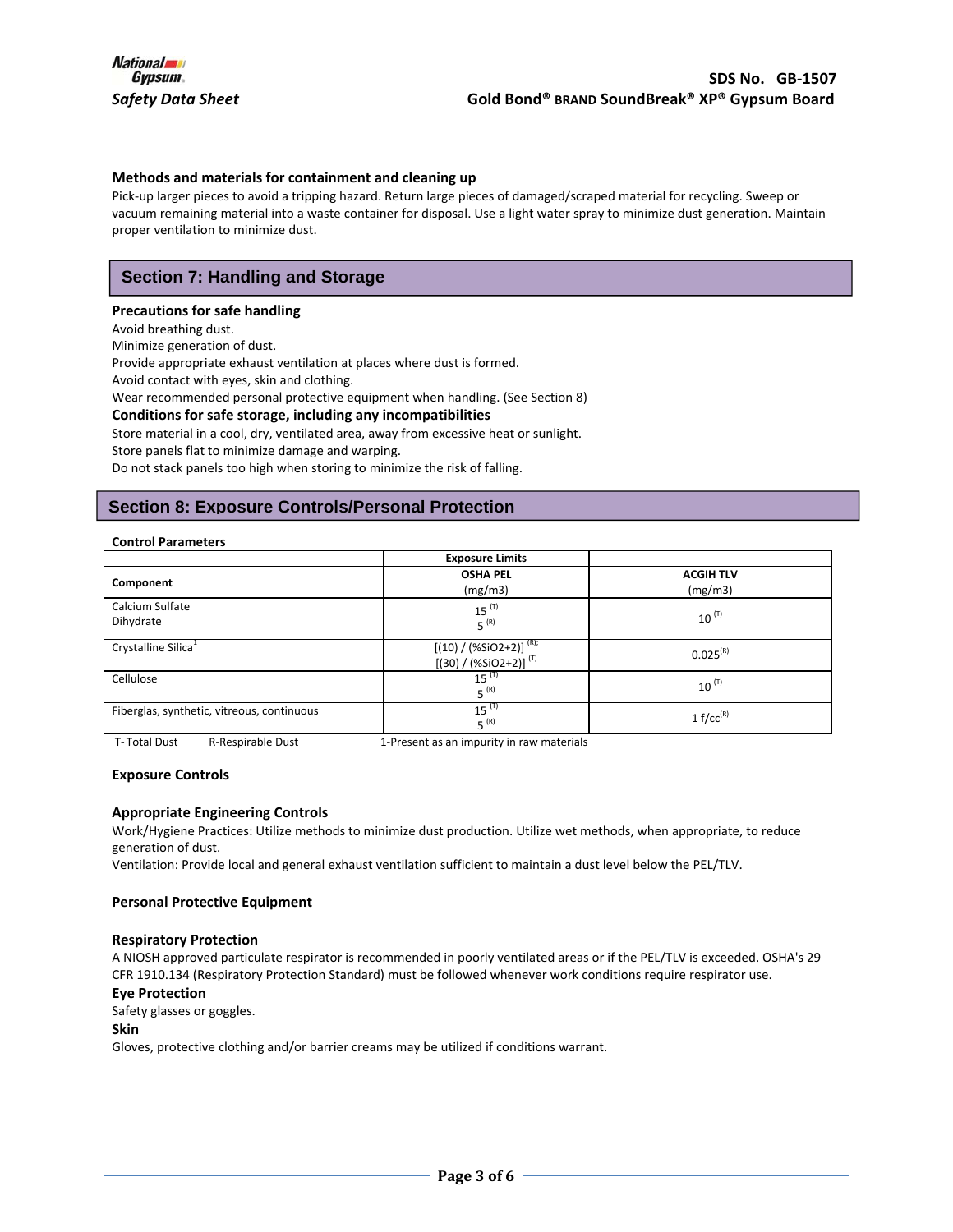# **Section 9: Physical and Chemical Properties**

- **(a) Appearance:** Paper faced gypsum board with white/gray core
- **(b) Odor:** None
- **(c) Odor threshold:** Not available
- **(d) pH : ~**7
- **(e) Melting point/freezing point:** Not Available
- **(f) Initial boiling point and boiling range:** Not Available
- **(g) Flash point:** Not available
- **(h) Evaporation rate:** Not available
- **(i) Flammability (solid, gas):** Not flammable
- **(j) Upper/lower flammability or explosive limits:** Not available
- **(k) Vapor pressure:** Not available
- **(l) Vapor density:** Not available
- **(m) Relative density:** 2.3 g/cc
- **(n) Solubility(ies):** 2.1 g/L @ 20<sup>°</sup> C
- **(o) Partition coefficient: n-octanol/water:** Not available
- **(p) Auto-ignition temperature:** Not available
- **(q) Decomposition temperature: 1450<sup>°</sup>C**
- **(r) Viscosity:** Not available
- **(s) Volatile organic compound (VOC) content:** None

# **Section 10: Stability and Reactivity**

**(a) Reactivity:** No data available

- **(b) Chemical stability:** Stable in dry environments
- **(c) Possibility of hazardous reactions:** None known
- **(d) Conditions to avoid (e.g., static discharge, shock, or vibration):** None known
- **(e) Incompatible materials:** None
- **(f) Hazardous decomposition products:** None known. Above 1450°C gypsum will decompose to calcium oxide (CaO), with releases of sulfur dioxide  $(SO<sub>2</sub>)$  and various oxides of carbon.

# **Section 11: Toxicological Information**

#### **Information on Toxicological effects**

#### **Information on likely routes of exposure**

| Ingestion           | Not a likely route of exposure. May result in obstruction or temporary irritation of the digestive tract. |
|---------------------|-----------------------------------------------------------------------------------------------------------|
| <b>Inhalation</b>   | Dust may irritate respiratory system. Chronic exposure may result in lung disease. (See below)            |
| <b>Skin contact</b> | May cause irritation, itching, rash and/or redness, dry skin or dermatitis.                               |
| Eye contact         | May cause mechanical irritation.                                                                          |

#### **Symptoms related to the physical, chemical and toxicological characteristics**

Acute exposure to airborne dust concentrations in excess of the PEL/TLV may result in coughing, dyspnea, wheezing, and a burning irritation of the nose, throat, and upper respiratory tract, along with possible impaired pulmonary function. Chronic exposure to crystalline silica (a naturally occurring contaminant) in the respirable size has been shown to cause silicosis, a debilitating lung disease, and lung cancer.

Continued and prolonged contact may result in dry skin. Contact with dust and/or fiberglass may produce itching, rash and/or redness. Repeated or prolonged exposure may result in dermatitis.

#### **Toxicological data**

No toxicological data is available for this product. Toxicological information for components of this product listed below.

**Acute toxicity** Gypsum: [OECD TG 420, Fixed dose procedure] Oral LD50 > 2,000-mg/kg b.w. for female rats (Sprague-Dawley)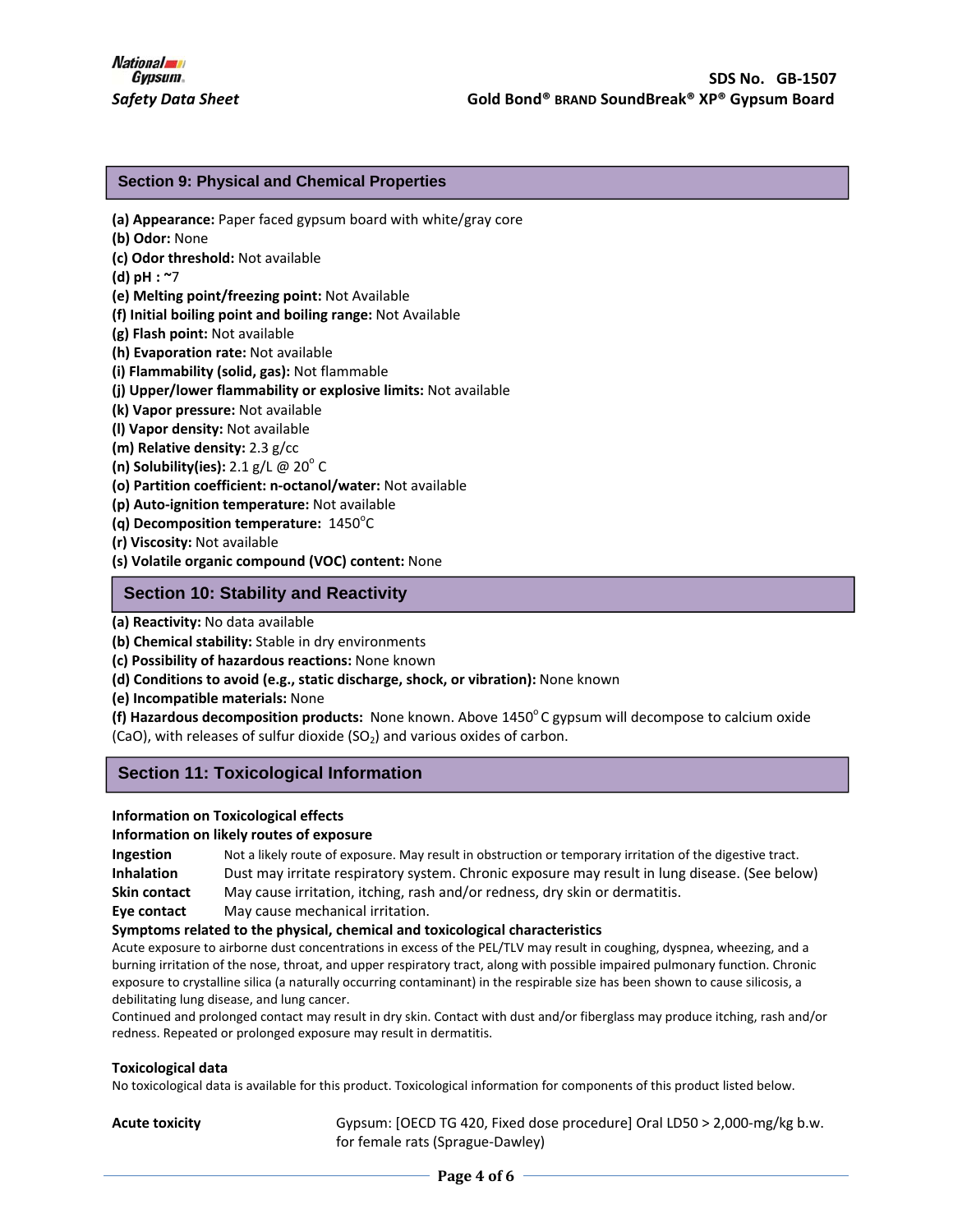| <i><b>National</b></i><br><i>Gypsum</i>         | <b>SDS No. GB-1507</b>                                                                                                                                                                                                                                                            |
|-------------------------------------------------|-----------------------------------------------------------------------------------------------------------------------------------------------------------------------------------------------------------------------------------------------------------------------------------|
| <b>Safety Data Sheet</b>                        | Gold Bond® BRAND SoundBreak® XP® Gypsum Board                                                                                                                                                                                                                                     |
| Skin corrosion/irritation                       | Gypsum was not irritating to the skin of rabbits at 1, 24, 48 and 72 hours after<br>removal of test patches [OECD TG 404]                                                                                                                                                         |
| Serious eye damage/eye irritation Not available |                                                                                                                                                                                                                                                                                   |
| <b>Skin sensitization</b>                       | There is no indication of skin sensitization in guinea pigs [OECD TG 406].                                                                                                                                                                                                        |
| <b>Respiratory sensitization</b>                | Not available                                                                                                                                                                                                                                                                     |
| <b>Sensitization</b>                            | Not available                                                                                                                                                                                                                                                                     |
| Mutagenicity                                    | No evidence of mutagenicity on Ames Test.                                                                                                                                                                                                                                         |
| Carcinogenicity                                 | Not available                                                                                                                                                                                                                                                                     |
|                                                 | This product contains crystalline silica (quartz) as a naturally occurring impurity in some of the raw materials. The International<br>Agency for Research on Cancer (IARC) classifies crystalline silica inhaled in the form of quartz or cristobalite from occupational sources |
|                                                 | as carcinogenic to humans, Group 1. The National Toxicology Program (NTP) classifies respirable crystalline silica as a substance which                                                                                                                                           |
|                                                 | may be reasonably anticipated to be a carcinogen. OSHA does not regulate crystalline silica as a human carcinogen.                                                                                                                                                                |
|                                                 | Exposures to respirable crystalline silica are not expected during the recommended use of this product. Industrial hygiene monitoring                                                                                                                                             |
|                                                 | to date has not identified any detectable respirable crystalline silica in dust sampling conducted utilizing recommended application                                                                                                                                              |
|                                                 | procedures. However, actual levels must be determined by workplace hygiene testing.                                                                                                                                                                                               |
| <b>Reproductive effects</b>                     | Not available                                                                                                                                                                                                                                                                     |
| Specific target organ toxicity -                |                                                                                                                                                                                                                                                                                   |
| single exposure                                 | Not available                                                                                                                                                                                                                                                                     |
| <b>Aspiration toxicity</b>                      | Not available                                                                                                                                                                                                                                                                     |

# **Section 12: Ecological Information**

**(a) Ecotoxicity (aquatic and terrestrial, where available):** This product does not present an ecological hazard to the environment.

**(b) Persistence and degradability:** Unknown

**(c) Bioaccumulative potential:** Gypsum is a naturally occurring mineral. Biodegradation and/or bioaccumulation potential is not applicable.

**(d) Mobility in soil:** Unknown

 $\overline{\phantom{a}}$ 

Ι

**(e) Other adverse effects (such as hazardous to the ozone layer):** None known

# **Section 13: Disposal Considerations**

This material is not considered a hazardous waste. Dispose of according to Local, State, Federal, and Provincial Environmental Regulations.

# **Section 14: Transport Information**

This product is not a DOT hazardous material Shipping Name: Same as product name ICAO/IATA/IMO: Not applicable

# **Section 15: Regulatory Information**

All ingredients are included on the TSCA inventory.

## **Federal Regulations**

**SARA Title III:** Not listed under Sections 302, 304, and 313

**CERCLA:** Not listed

**RCRA**: Not listed

**OSHA**: Dust and potential respirable crystalline silica generated during product use may be hazardous.

#### **State Regulations**

California Prop 65: Respirable crystalline silica is known to the state of California to cause cancer. Industrial hygiene monitoring during recommended use of this product failed to identify any respirable crystalline silica.

#### **Canada WHMIS**

All components of this product are included in the Canadian Domestic Substances List (DSL). Crystalline silica: WHMIS Classification D2A